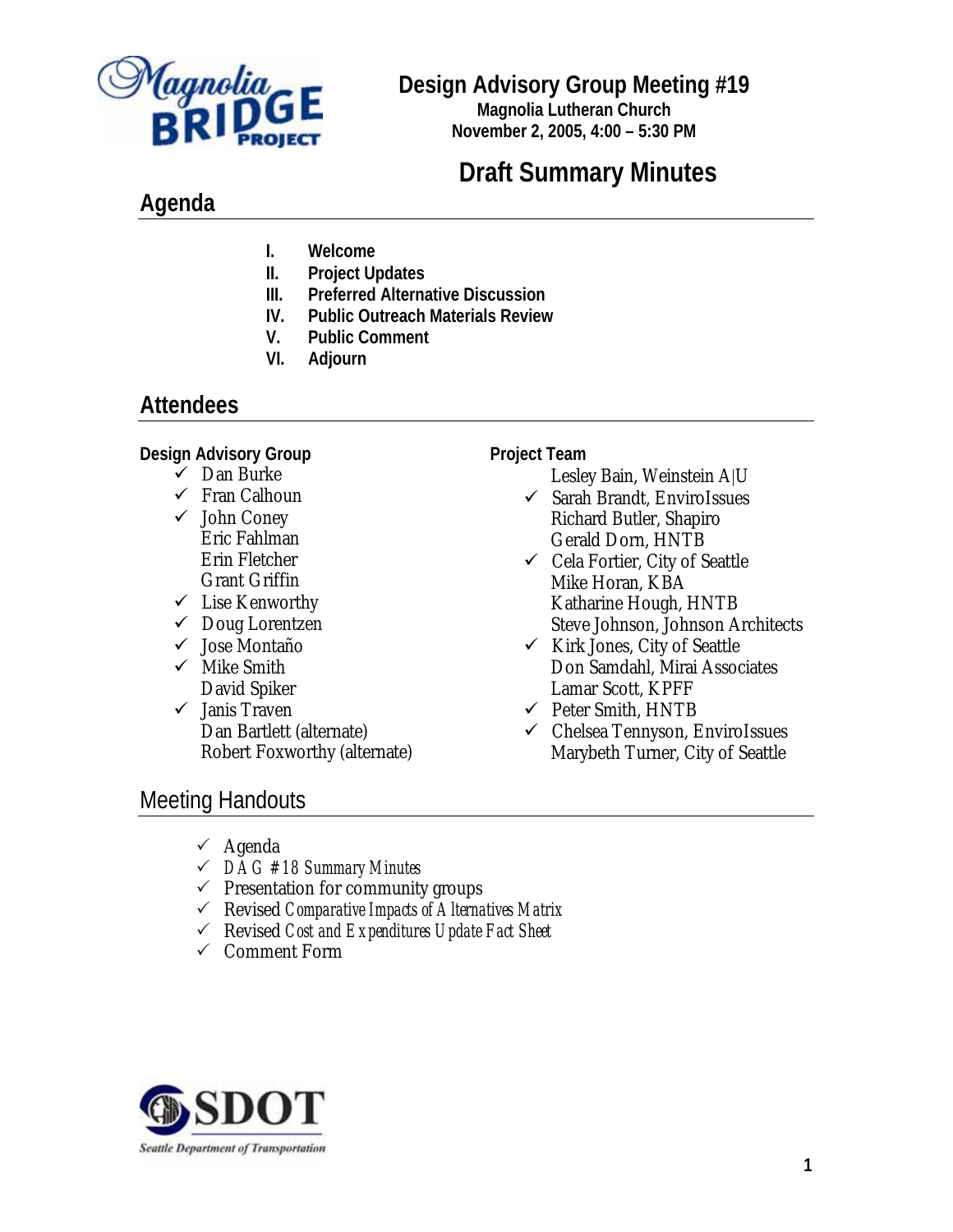# I. Welcome

### **Sarah Brandt, EnviroIssues**

Sarah welcomed the group and gave a brief overview of the agenda, which included the following:

- Project updates
- **Preferred alternative discussion**
- **Public outreach materials review**
- Public comment

Sarah asked if there were any corrections to the DAG 18 meeting minutes. Lise Kenworthy requested the following clarifying text be added to her statement on page 10 to read, "Can I ask that the minutes from today's meeting reflect the questions Mike Smith raised about what the City and Port will do if the current bridge falls down?" The DAG members requested no further clarifications.

#### II. Project Updates **Kirk Jones, SDOT**

Kirk Jones began by giving the group an update on the project's progress since the last DAG meeting in October.

- The design team is finishing up the final report detailing all elements of the Rehabilitation Alternative. That report should be returned to SDOT by the end of next week and posted to the project website by Veteran's Day.
- The environmental analysis is summarized in the *Comparative Impacts of Alternatives Matrix* that was handed out, but finalizing the report is taking a little longer than expected. There is a meeting scheduled with the City next week to discuss this, as well as other matters.
- In taking a second look at the Rehabilitation Alternative cost estimates, the preliminary findings show the cost has come down a couple million dollars from \$178 million. The team does not expect to see a significant change from the original estimate.
- The team is working on developing lifecycle costs and expects those results to be ready by November 17<sup>th</sup> or 18<sup>th</sup>.
- Revisions on the noise report were resubmitted to WSDOT. Kirk noted that the team has not heard anything back, but since the response was exactly what WSDOT asked for, he is expecting it to be approved.
- There is a meeting scheduled for November  $16<sup>th</sup>$  with WSDOT, FHWA and the City to discuss the Cultural and Historic Resources Report, as well as to go through the *Impacts Matrix* and determine whether or not SDOT will be required to complete an Environmental Assessment (EA) or an Environmental Impact Statement (EIS).

Kirk noted that the project team would be attending the following community organizations' meetings to provide an update on the project: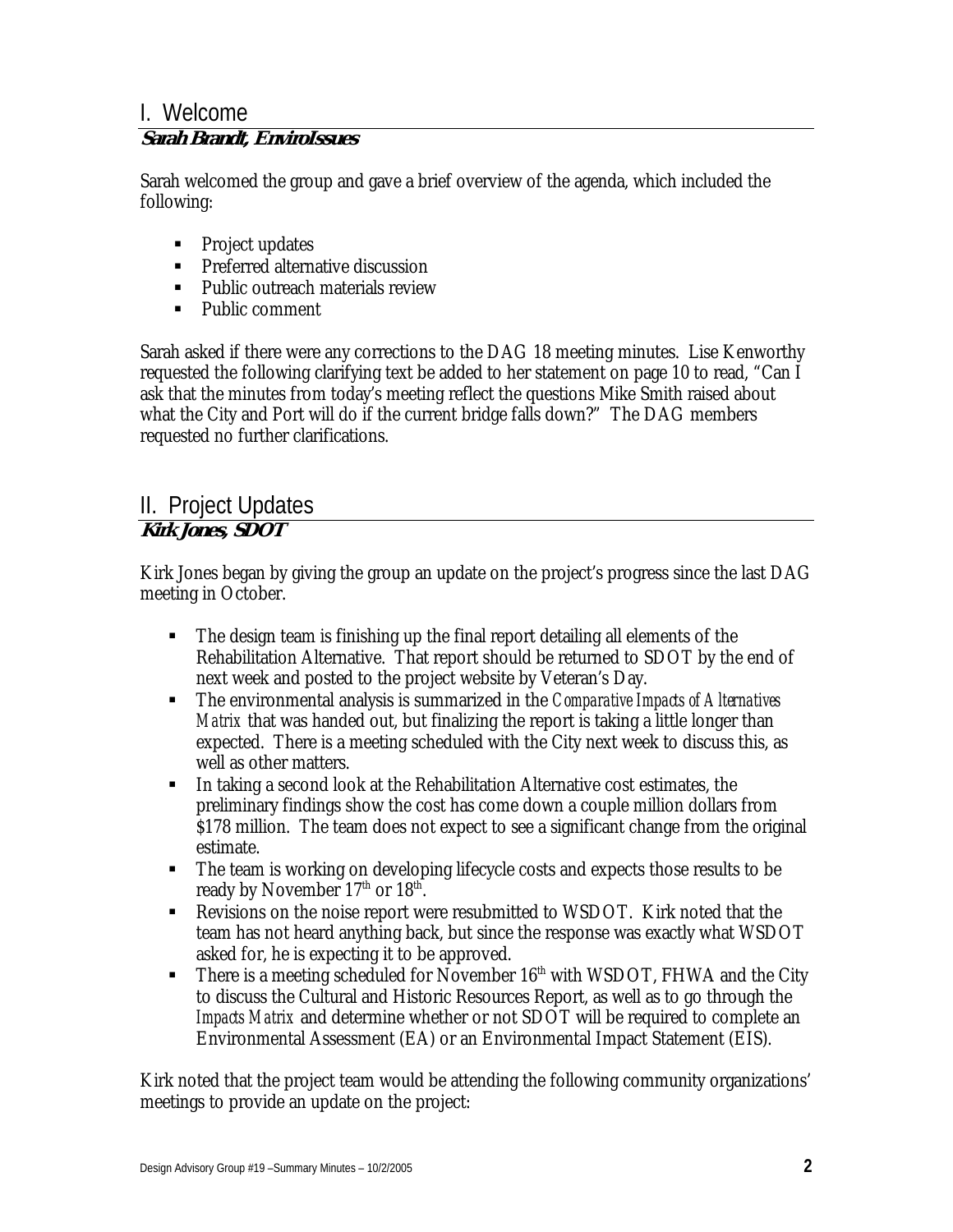- $\blacksquare$  BINMIC, November 9<sup>th</sup>
- $\blacksquare$  Magnolia Community Club, November  $10^{th}$
- $\blacksquare$  Queen Anne/Magnolia District Council, November 14<sup>th</sup>
- Queen Anne Transportation Subcommittee, November 30<sup>th</sup>
- Port Commission Meeting, Tentatively December  $13<sup>th</sup>$  (may not be the best time if the election results in three new commissioners; will evaluate appropriateness of meeting after election)

Kirk then walked through a PowerPoint presentation that is an updated version of what was shown at the October DAG. The team is planning on presenting this latest version to the community organizations listed above. Kirk noted that he would be covering a lot of information quickly, since most of it was discussed at the last meeting, and that his goal was to begin to get some feedback from the DAG members on the usefulness of the presentation and the *Comparative Impacts of Alternatives Matrix* as the team heads into meetings with community organizations over the next month.

Kirk reviewed the presentation with the group, which contained the following topics:

- **Alternatives**
- **Rehabilitation Alternative**
- **Inspections**
- **Environmental Analysis Results**
- Cost and Schedule
- Next Steps

Questions raised in regards to the presentation were captured in the notes below.

#### **Discussion**

| Burke:     | So, this is the presentation you would show to the Port Commission?                                                                                                                                                 |
|------------|---------------------------------------------------------------------------------------------------------------------------------------------------------------------------------------------------------------------|
| Jones:     | Yes, with some minor changes if needed.                                                                                                                                                                             |
| Kenworthy: | You said there is a design defect over the railroad? What's the defect?                                                                                                                                             |
| P. Smith:  | The vertical curve of the road is too short, and the stopping distance doesn't<br>meet current design standards. The curve is so sharp that, as you are<br>approaching, you could not see an object on the roadway. |
| Burke:     | That defect would be corrected under all alternatives?                                                                                                                                                              |
| Jones:     | Yes, all the new alternatives would be built to current design standards.                                                                                                                                           |
| Coney:     | What about gribbles? Do they only attack WSDOT projects?                                                                                                                                                            |
| Jones:     | The columns on the Magnolia Bridge are under water most of the time, so<br>there is no oxygen to support gribbles and cause deterioration.                                                                          |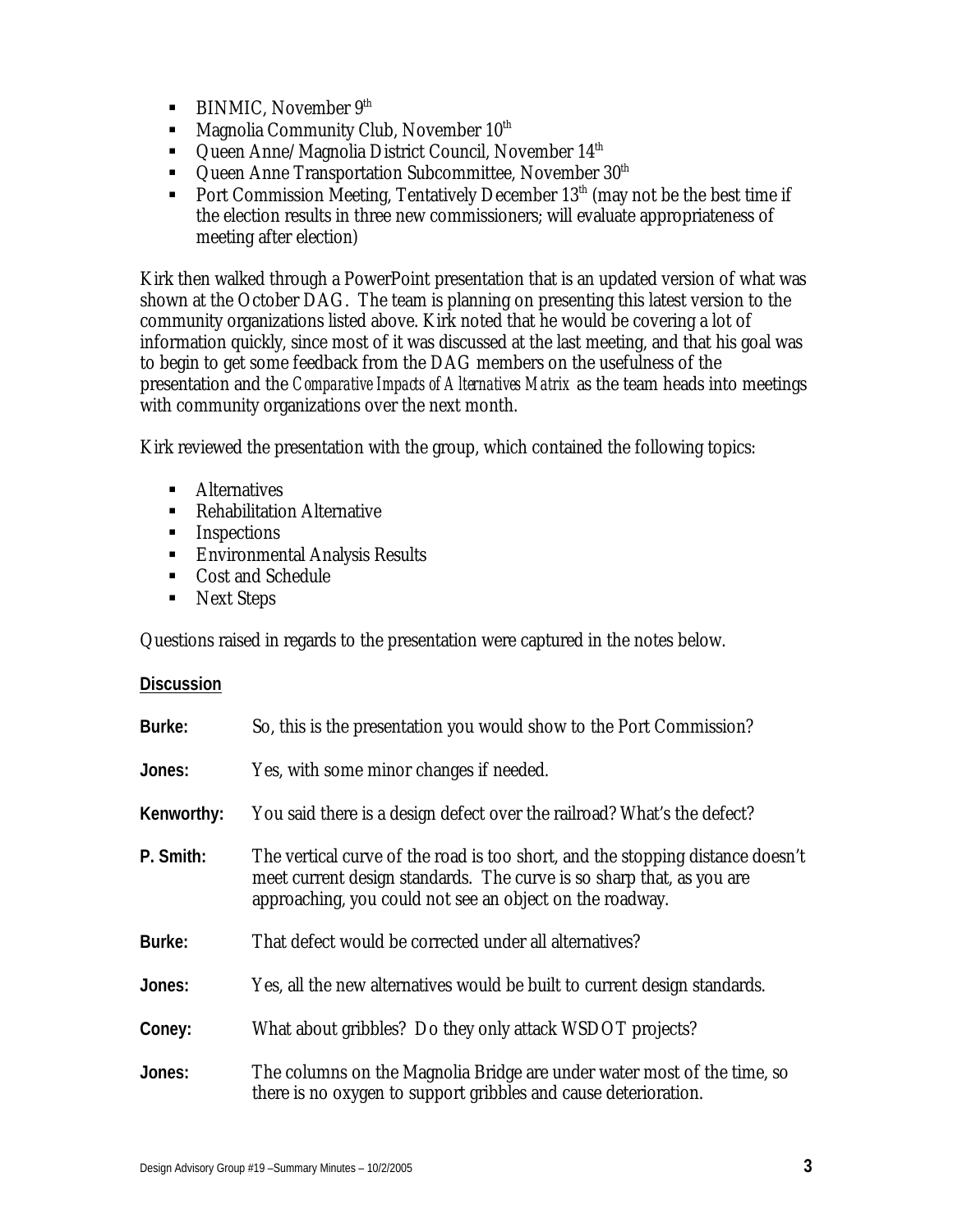| Kenworthy: | What is the function of the steel casing for the Rehabilitation Alternative?                                                  |
|------------|-------------------------------------------------------------------------------------------------------------------------------|
| Jones:     | Steel casing gives the columns extra strength and prevents corrosion.                                                         |
| Kenworthy: | Is the area prone to fill liquefaction?                                                                                       |
| P. Smith:  | No, it's not fill. It is old beaches from the ice age. There are different levels<br>of sands that are prone to liquefaction. |

## III. Preferred Alternative Discussion / Public Outreach Materials Review

The group turned its attention to the *Impacts Matrix* and discussed issues needing clarification.

| Kenworthy: | So, there are three businesses that need to be relocated?                                                                                                                                            |
|------------|------------------------------------------------------------------------------------------------------------------------------------------------------------------------------------------------------|
| Jones:     | Yes, for Alternate D, Anthony's, Snider Petroleum and a portion of City Ice.                                                                                                                         |
| Burke:     | What is the difference between a business being "removed" vs. "relocated"?                                                                                                                           |
| Smith:     | The building where the business is located would be removed. The business<br>would be relocated.                                                                                                     |
| Coney:     | Is the Snider Company part of the tank farm?                                                                                                                                                         |
| Jones:     | No, they handle containerized petroleum products.                                                                                                                                                    |
| Kenworthy: | If you have to relocate a business to an area that is not currently<br>impermeable you may have a net change.                                                                                        |
| P. Smith:  | You can't assume there's no net change. This could be noted as a potential<br>indirect problem.                                                                                                      |
| Kenworthy: | Under Alternative A you say "remove," but under Alternatives C and D you<br>say "displaced." Would there be some effort to replace forests under<br>Alternative A?                                   |
| P. Smith:  | I don't think the word difference was intentional.                                                                                                                                                   |
| Kenworthy: | You should make sure to use the same words for all alternatives (use<br>"displaced" as opposed to "remove"). Are we going to have the same<br>terminology in the fish, wildlife and habitat section? |
| Jones:     | Yes, we'll use the same terminology for both.                                                                                                                                                        |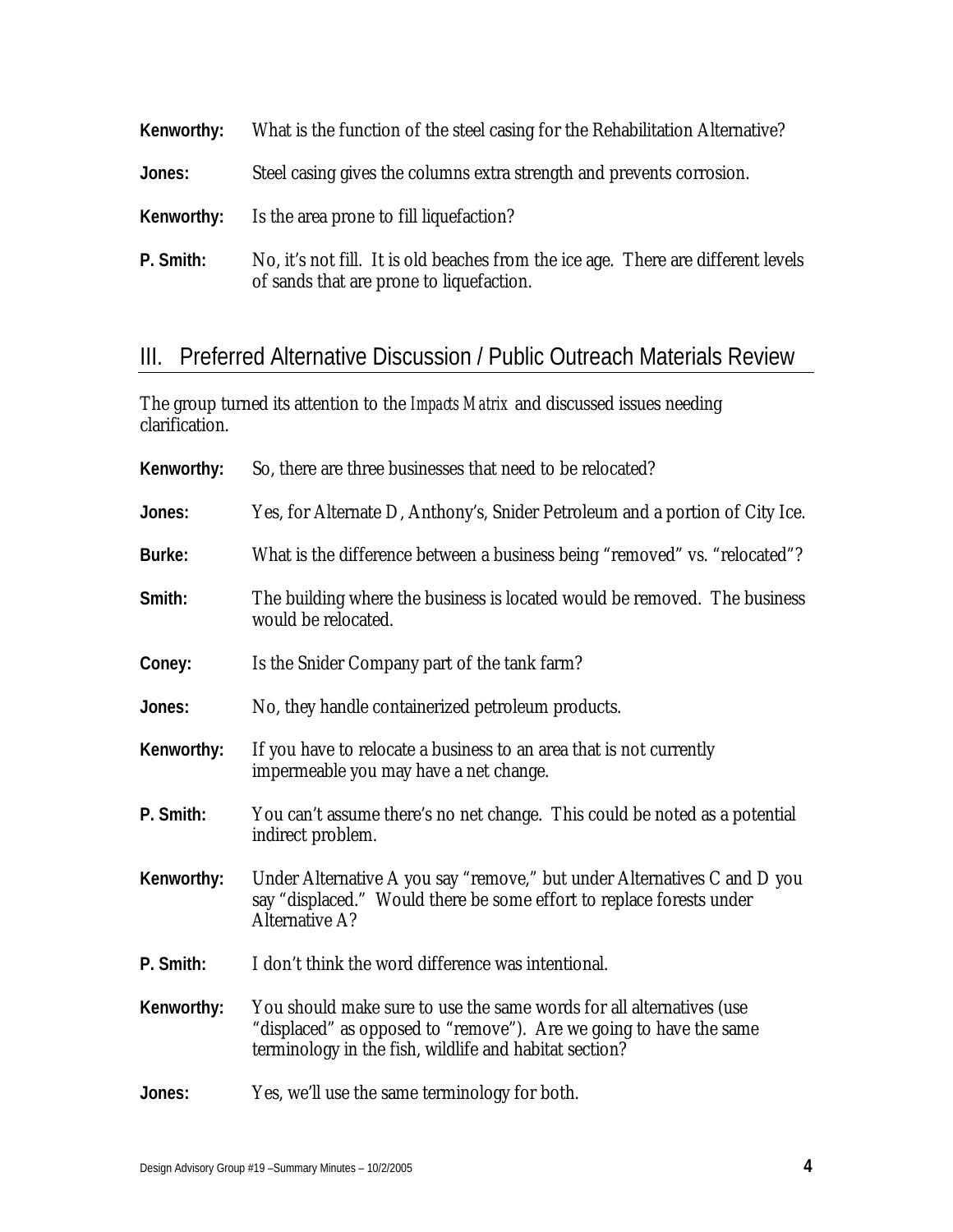| Can you give us an example of some conditions of a shoreline permit?                                                                                                                                                                            |
|-------------------------------------------------------------------------------------------------------------------------------------------------------------------------------------------------------------------------------------------------|
| With the Rehabilitation Alternative, for example, we may need to do some<br>work in the water, and if there is a fish window we need to work within [a<br>period of time when construction is allowed] as a condition of Fisheries a<br>permit. |
| Can you explain what the joint development agreement between SDOT and<br>Seattle Parks is?                                                                                                                                                      |
| Yes, that's the kind of agreement FHWA requires to address impacts to city<br>park areas and both Departments work together to minimize and mitigate<br>any impacts.                                                                            |
| Can you clarify if Alternative A would require constructing piers inside the<br>park area?                                                                                                                                                      |
| If A is the preferred alternative chosen, we can start looking at how to adjust<br>spans in the TS&L Study but would most likely at least two piers in the lower<br>park area.                                                                  |
| What would the west yard impacts be if you traded parklands with the Port?                                                                                                                                                                      |
| There would probably be very few impacts, except for potentially a small area<br>on the north edge.                                                                                                                                             |
| Dan, if Alternative A is chosen as the preferred alternative, does that make<br>the existing park not usable, and therefore the swap with the west yard would<br>not happen?                                                                    |
| No, not necessarily.                                                                                                                                                                                                                            |
| What kind of sports activities could occur in the current park?                                                                                                                                                                                 |
| Football, baseball, etc., but there aren't official fields there.                                                                                                                                                                               |
| Lighting could become an issue with adjacent residents.                                                                                                                                                                                         |
| If you swapped park area with the west yard, what could you have there?                                                                                                                                                                         |
| Both locations are too small for most organized sports.                                                                                                                                                                                         |
| What difference would it make to have 2 or 3 columns in the park?                                                                                                                                                                               |
|                                                                                                                                                                                                                                                 |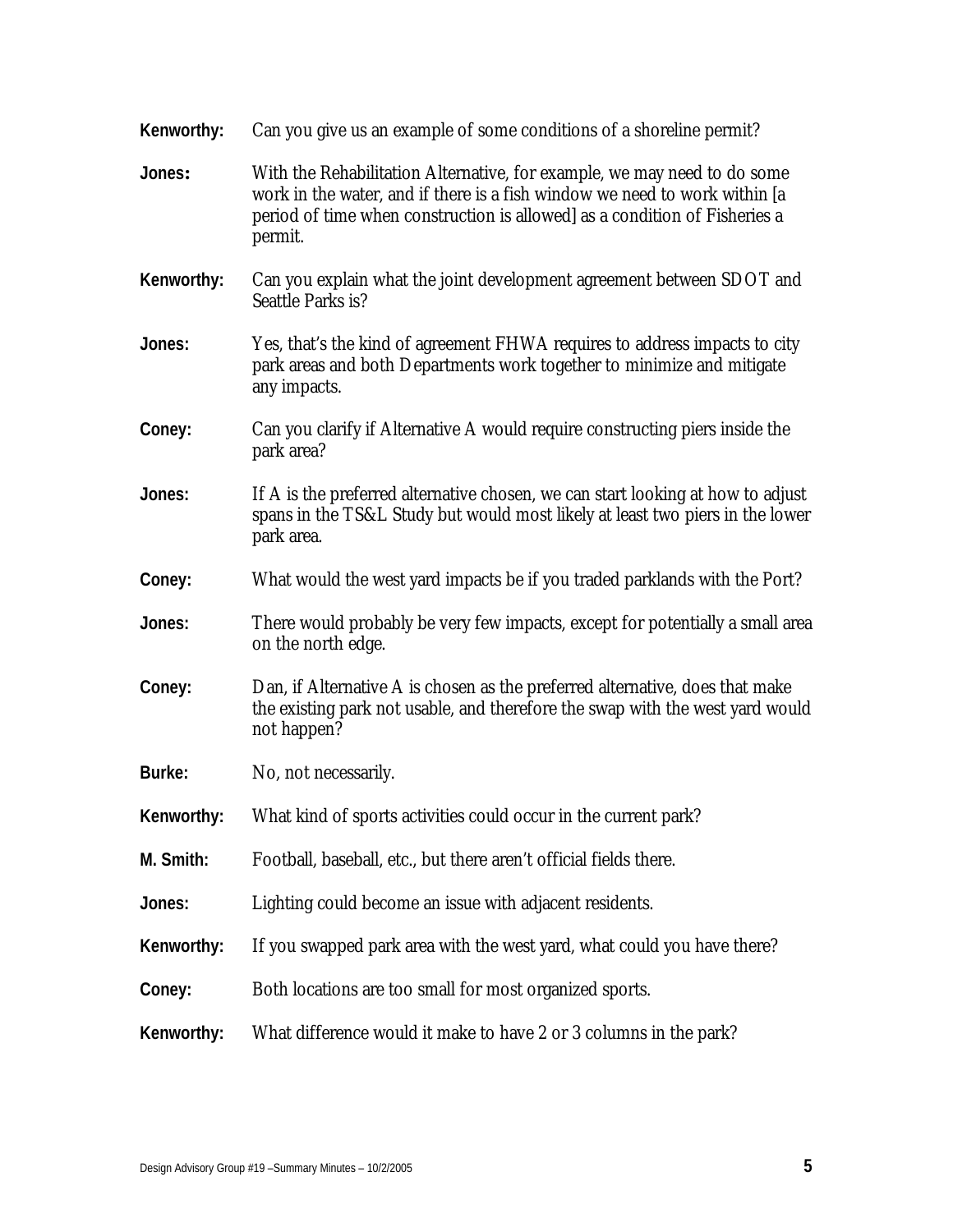| Jones:     | Because the park's size really only makes it appropriate for passive open<br>space activities, it probably wouldn't matter to have the columns located<br>there.                                                                |
|------------|---------------------------------------------------------------------------------------------------------------------------------------------------------------------------------------------------------------------------------|
| Coney:     | Greenbelts are an important public area.                                                                                                                                                                                        |
| Jones:     | Alternative A has more impact on parks than the other alternatives, but there<br>are ways to mitigate these impacts.                                                                                                            |
| Kenworthy: | At the very beginning of this process we were introduced to the bridge as a<br>gateway to Magnolia. These impacts talk about the public looking at the<br>bridge, but where is the criterion for the people driving the bridge? |
| P. Smith:  | There's information on that in the discipline report.                                                                                                                                                                           |
| Jones:     | That's a good point. Let's add something about the driver's perspective to<br>the visual quality section on the <i>Impacts Matrix</i> .                                                                                         |
| M. Smith:  | What about public safety while the bridge is being built? What will the<br>response time be for emergency vehicles?                                                                                                             |
| P. Smith:  | This information is in the traffic report and is noted in the construction<br>detour time section on the <i>Impacts Matrix</i> .                                                                                                |
| Jones:     | We would mitigate by having additional medical personnel and police in<br>Magnolia.                                                                                                                                             |
| Coney:     | Why is the construction detour time for Alternative A so high?                                                                                                                                                                  |
| Jones:     | This new bridge will overlap with the old bridge from $15th$ Ave over to the<br>Port property. The construction detour time accounts for the time it will<br>take to remove the existing structure and construct the new one.   |
| Coney:     | So, Alternative A is likely to become the preferred alternative?                                                                                                                                                                |
| M. Smith:  | The public will look at Alternative D too.                                                                                                                                                                                      |
| Coney:     | Alternative D is destructive to the North Bay development.                                                                                                                                                                      |
| Burke:     | It's not so much destructive, it's that it disturbs the tenants. We can<br>accommodate Alternative D with our plans.                                                                                                            |
| M. Smith:  | When the bridge is under construction, that's when the at-grade access road<br>at $23rd$ could be up and running. I'm just looking at this from a public safety<br>perspective.                                                 |
| Jones:     | A detour plan would have to be in effect and $23rd$ may be a likely option.                                                                                                                                                     |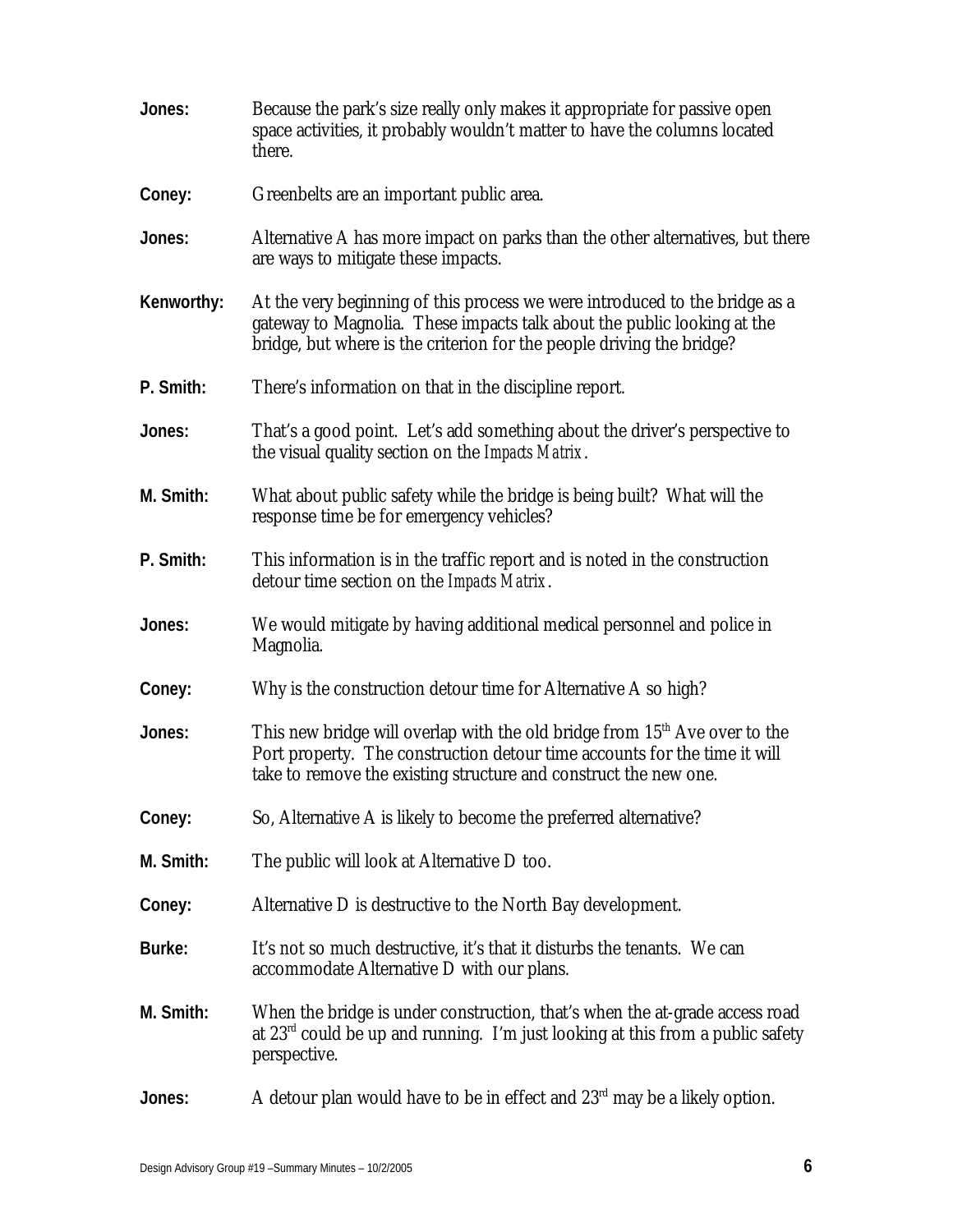| Coney:     | Would the detour road be public right of way while in existence?                                                                                                                                                                                                                                                                                                                                                           |
|------------|----------------------------------------------------------------------------------------------------------------------------------------------------------------------------------------------------------------------------------------------------------------------------------------------------------------------------------------------------------------------------------------------------------------------------|
| Jones:     | It would likely be a temporary easement with a temporary road. We will<br>continue to keep in contact with the Port about these types of issues as the<br>two projects move along so we don't hamper each other.                                                                                                                                                                                                           |
| Coney:     | We've been saying we must have another access point to Magnolia. Traffic<br>due to detours and closures is not tolerable for the surrounding<br>neighborhoods. Traffic due to construction is an economic and personal<br>disaster and probably more costly than building the bridge itself. I will try to<br>address this at the [Queen Ann/ Magnolia] community council tonight to<br>come up with an official position. |
| Kenworthy: | Without knowing what the provision would be for emergency vehicles, how<br>can we make a decision on an alternative?                                                                                                                                                                                                                                                                                                       |
| Jones:     | We will develop a plan that requires the basic response time to Magnolia for<br>all alternatives. There won't be a significant difference in response times<br>between the alternatives.                                                                                                                                                                                                                                   |
| Coney:     | We're not looking at the economic impact of a 14 to 21 month shut down<br>period.                                                                                                                                                                                                                                                                                                                                          |
| Jones:     | On the earthquake repair contract there was a \$5,000/day bonus for the<br>contractor to get done ahead of schedule and a \$5,000 penalty for each day<br>of delay. We looked at additional travel time and what people's time was<br>valued at, which ended up totaling somewhere between \$45,000 - \$55,000 per<br>day. That's how we evaluated that the \$5,000/day incentive or penalty was<br>reasonable.            |
| Kenworthy: | John is raising an important point. I don't see how the <i>Impact Matrix</i> reflects<br>how these alternatives will affect the flow of traffic on 15 <sup>th</sup> Ave N. Is there a<br>way to have some statements about that? I don't know if it's a 1-to-1 impact.                                                                                                                                                     |
| Jones:     | As far as a new bridge, between the alternatives there is no difference; there<br>will be the same amount of traffic.                                                                                                                                                                                                                                                                                                      |
| Kenworthy: | What about during construction?                                                                                                                                                                                                                                                                                                                                                                                            |
| Coney:     | $15th$ Ave will have additional construction to consider, as well.                                                                                                                                                                                                                                                                                                                                                         |
| Burke:     | Maybe this could be addressed in the construction delay box?                                                                                                                                                                                                                                                                                                                                                               |
| P. Smith:  | With more traffic added to Dravus, we looked at the additional distance and<br>delay and included costs for having personnel on Dravus to direct traffic.                                                                                                                                                                                                                                                                  |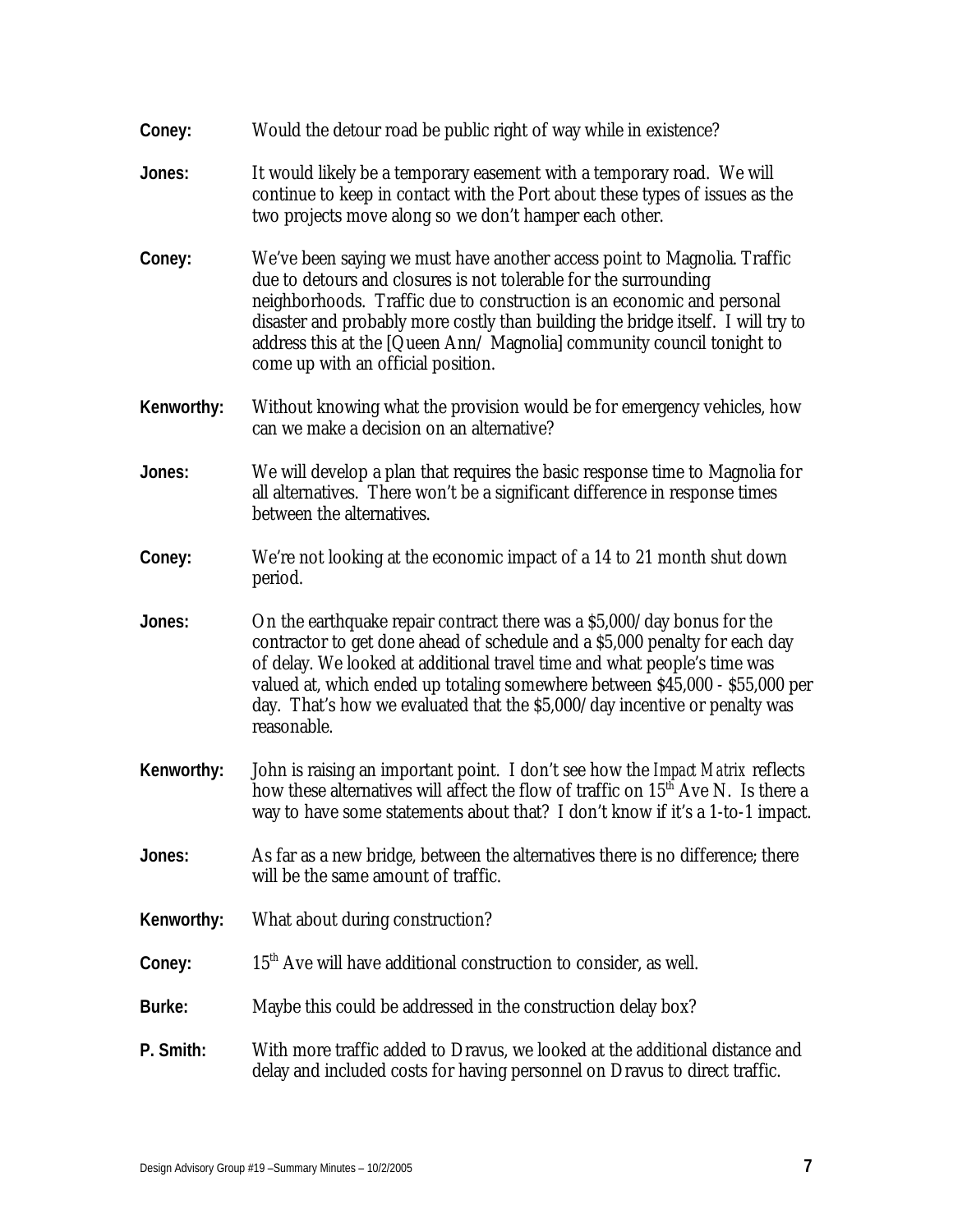| Coney:     | Last time the bridge was closed, six policeman directing traffic was not<br>enough.                                                                                                                                                                                                                                                                                                                                                                                  |
|------------|----------------------------------------------------------------------------------------------------------------------------------------------------------------------------------------------------------------------------------------------------------------------------------------------------------------------------------------------------------------------------------------------------------------------------------------------------------------------|
| Traven:    | Would the City consider a temporary monorail?                                                                                                                                                                                                                                                                                                                                                                                                                        |
| Jones:     | We'll be considering all reasonable methods for moving people and vehicles<br>during construction and are details we'll be getting into when we start in on<br>the design of whatever alternative is chosen.                                                                                                                                                                                                                                                         |
| Burke:     | If the Port built the north bridge before the new Magnolia Bridge, it could<br>possibly be part of the solution.                                                                                                                                                                                                                                                                                                                                                     |
| Jones:     | We'll include impacts to Dravus/15 <sup>th</sup> Ave in the detour box of the <i>Impacts</i><br>Matrix.                                                                                                                                                                                                                                                                                                                                                              |
| M. Smith:  | I just want to reiterate the idea of hooking $23rd$ up with the Galer flyover.                                                                                                                                                                                                                                                                                                                                                                                       |
| Jones:     | It's a real possibility.                                                                                                                                                                                                                                                                                                                                                                                                                                             |
| Kenworthy: | The fact sheet doesn't reflect this possibility.                                                                                                                                                                                                                                                                                                                                                                                                                     |
| Jones:     | The fact sheet will be updated. From the design team's perspective, it looks<br>like Alternatives A and D are floating to the top. Alternative C seems to be<br>falling off the table. For the Rehabilitation Alternative, we would be<br>spending just as much money as the build alternatives (plus maintenance will<br>be more expensive). We will have lifecycle costs soon. Any new structure<br>would be all concrete, not steel (like the Rehab Alternative). |

## IV. Public Outreach Materials Review

### **Kirk Jones, SDOT**

Kirk explained that there is a draft comment form regarding preferences on the alternatives for DAG members to review. He noted that over the next month the team would be presenting the information discussed at this DAG meeting to community groups and asking for feedback on the alternatives. Kirk stated that he would like to spend the December DAG meeting talking about specifics on preferences surrounding the preferred alternative selection and which direction the DAG would like to see the City go. He mentioned that all DAG members could feel free to call him, Cela, or Sarah with any questions or concerns. Finally, Kirk apologized about the discipline report misinformation, and stated that he is meeting with WSDOT and will continue to push to see if the reports can be made available to the DAG members.

**Kenworthy:** We've never seen the final Economic Impacts Report.